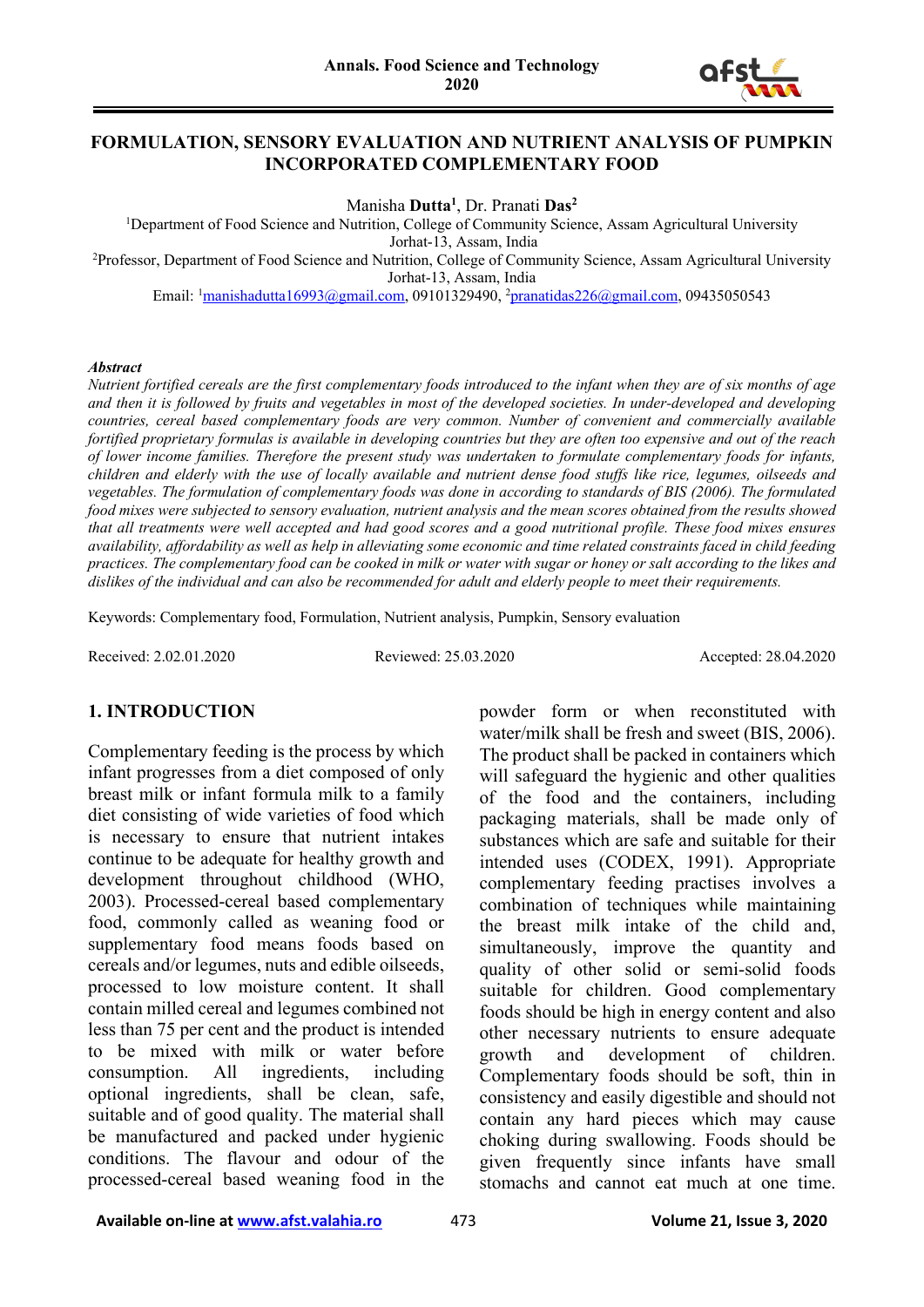

Complementary foods should neither have strong flavour and odour and nor it should be spicy and salty foods (USAID, 2011).

Nutrient fortified cereals are the first complementary foods introduced to the infant, followed by fruits and vegetables in most developed societies. A number of convenient fortified proprietary formulas are available in developing countries but they are often too expensive and out of the reach of lower income families. The use of home based complementary food that can be easily prepared, available and affordable, is one feeding alternative that has been recommended to remove the effect of malnutrition on infant and young children (Akinola *et al.,* 2014). To prepare complementary foods for infants and children the use of high nutrient dense food stuffs like cereal, legumes, fruits, vegetables and animal food products has been suggested by a number of researchers (Akinola *et al.,* 2014; Ikujenlola and Fashakin, 2005; Bala *et al*., 2014).

VAD in children may impair vision, causes xerophthalmia, weaken immune function and increase severity of infectious diseases like measles and diarrhoea. These micronutrients have especial benefits due to their impact on physical and cognitive development of children. Chronic low intake of zinc and vitamin A rich foods is primary cause for their deficiencies. Food-based approach is the best way for combating malnutrition of vitamin A and others among infants and young children in developing world. Incorporating high ß-carotene foods like pumpkin is cost effective food-based approach to improve vitamin A intake of young children and tackle vitamin A related health problems. It was also noted that pumpkin seed flour supplemented complementary mix is an economical nutritious food with highly acceptable sensory property (Zema *et al*., 2015). Keeping the above facts in mind, the present research study aims to develop suitable food formulations utilizing cereals, pulses and oil seeds with the fortification of pumpkin flour in three variations of 10%,15%, 20%, in the form of cereal-pulse based complementary food and a suitable process for manufacturing them for household use and commercial exploitation with

the objectives of formulation of complementary foods by using low cost easily available ingredients like rice, green gram, sesame and pumpkin and to evaluate the sensory characteristics of the developed food.

# **2. MATERIALS AND METHODS**

Masuri rice, green gram, sesame and pumpkin were purchased from the local market of Garali, Jorhat, Assam in October 2019. The ingredients selected and used were of high grade. Each ingredient was processed into flour and kept in separate airtight plastic containers in refrigerated temperature.

### **2.1 Preparation of Rice flour**

The rice grains were sorted, cleaned and washed. The seeds were soaked in water for 5 hours and then the water was drained. Rice grains were then sun dried (29°C) for 2 hour, grinded and sieved (36 mesh size) to obtain rice flour. It was stored in plastic airtight container (PET) and kept in refrigerated temperature to be used later.

### **2.2 Preparation of Green gram flour**

Green grams were soaked in water for about 12 hours and allowed to germinate for 12 hours at room temperature. The germinated legumes were dried in oven at 60°C and dehulled by manual rubbing. The dehulled samples were grinded in an electric grinder and sieved (36 mesh size) to get fine flour and stored in plastic airtight container (PET) before use in a refrigerator.

## **2.3 Preparation of Sesame flour**

Sesame seeds (white) were cleaned and roasted (60°C) in a pan for 5 minutes, grinded in an electric grinder and stored in plastic airtight container (PET) before use in a refrigerator.

## **2.4 Preparation of Pumpkin flour**

Pumpkin fruits were obtained from the local market. The rind, fibrous matter and seeds were removed and the flesh cut into 1 inch cubes. The pumpkin pieces were then cut into slices of 1 mm thickness using a stainless steel knife and were then dried in a tray drier at 60°C for 24 hours. The dried slices of pumpkin were grinded to flour in an electrical grinder and then sieved through a standard sieve (36 mesh size). The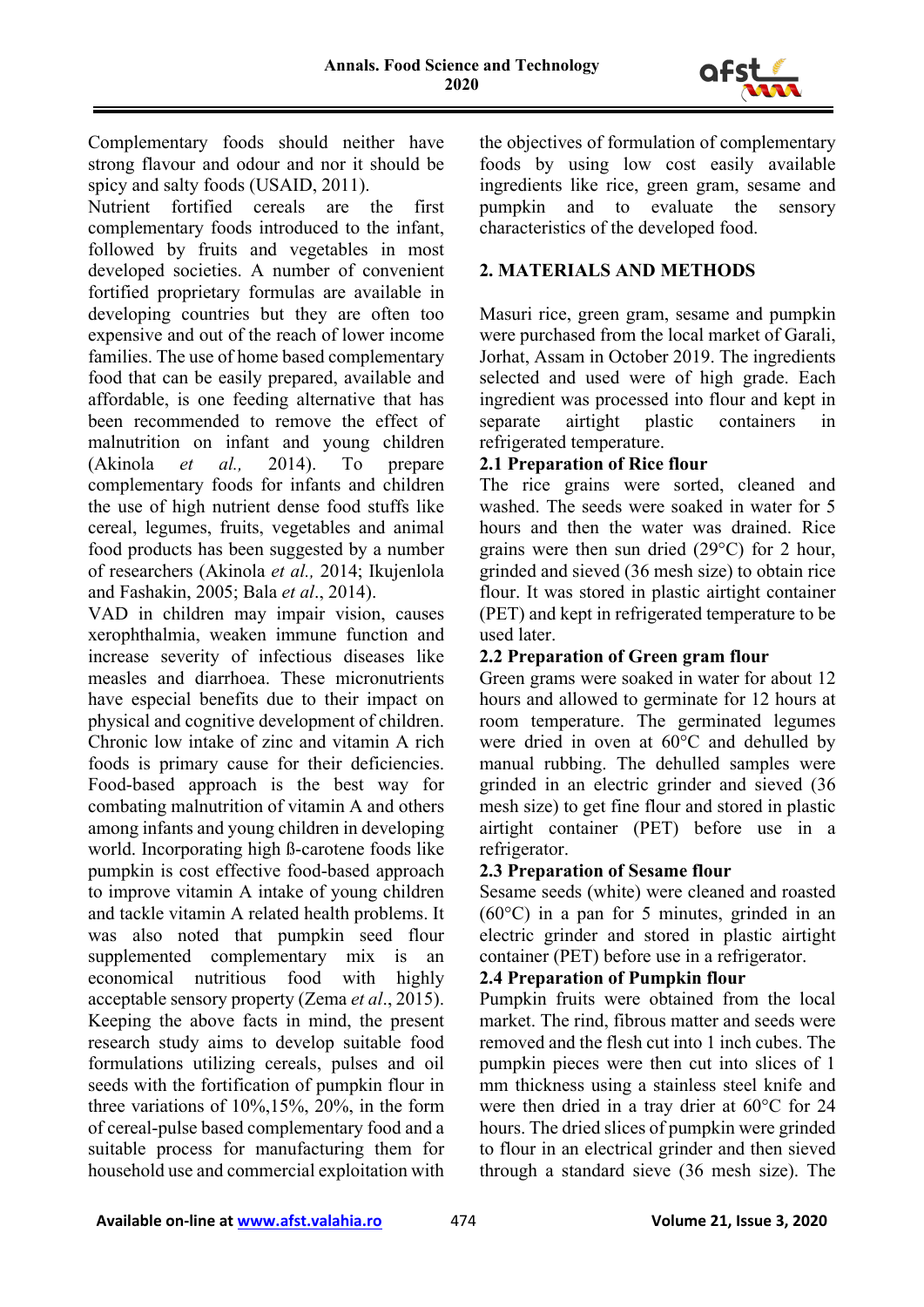

flour was stored in plastic air tight container (PET) before use in a refrigerator.

**2.5 Formulation of the Complementary food** The formulation of complementary foods were done in accordance to the standards of Bureau of Indian Standards (BIS, 2006) which states that complementary foods should contain cereals and legumes combined not less than 75% and the product is intended to be mixed with milk or water before consumption. Three formulations namely  $T_1$ ,  $T_2$ , and  $T_3$  were developed containing rice flour as the major ingredient from *Masoori* variety. Other ingredients used were green gram, sesame and pumpkin. The proportions of these ingredients are given in Table I. A sample of 100 g of each variation was taken in separate pans and mixed with 400 ml of luke warm milk with 15 grams of sugar. The mixture was then simmered, stirred continuously and cooked till done and it formed a soft gel and the top of the mixture was observed to have a glassy appearance.

|  | Table I- Details of the treatment combinations |
|--|------------------------------------------------|
|  |                                                |

| <b>Treatments</b>       | T1(%) | $T2\binom{9}{0}$ | $T3\frac{6}{6}$ |
|-------------------------|-------|------------------|-----------------|
| Rice flour $(\% )$      | 60    | 55               | 50              |
| Green gram flour $(\%)$ | 20    |                  | 20              |
| Sesame flour $(\% )$    | 10    |                  | 10              |
| Pumpkin flour $(\% )$   |       |                  |                 |

#### **2.6 Sensory Evaluation**

Sensory evaluation was conducted by trained and semi-trained panel of twenty members from the Department of Food Science and Nutrition and Department of Food Science and Technology, Assam Agricultural University. Scoring was done on nine-point hedonic scale. The acceptability of the formulated complementary mixes was assessed for sensory characteristics. All the seven formulations were prepared in the form of porridge made with milk and sugar to find out the acceptability of the products. Porridges were prepared carefully to have the correct consistency and taste and were presented simultaneously at room temperature along with the score cards. The session for evaluation was held in a well-lighted and ventilated laboratory with no disturbance. The judges were in good health at the time of

evaluation. Judges were allowed to be seated on chairs at counters of comfortable height. The samples were served in identical bowls with a separate bowl and spoon for tasting. Glasses of water were provided for rinsing the mouth. At the beginning of each tasting session, the descriptive term for each quality to be evaluated were explained to the panel members. The panel members evaluated the samples on the basis of colour, appearance, taste, consistency, flavour and overall acceptability. The samples were labelled with codes (T1, T2 and T3) and a sideby-side presentation protocol was followed for all the three samples. The rating of the scale ranged from 1 (dislike extremely) to 9 (like extremely) as described by Peryam and Pilgrim (1957). The scores for each quality were totalled and averaged.

#### **2.7 Nutrient analysis**

Moisture, crude protein, crude fat, crude fibre and total mineral content of the samples was determined as per the A.O.A.C. (2010) procedure. The carbohydrate content of the sample was determined by difference method (Gopalan *et al.,* 2000). Iron and calcium content was determined according to the method described by Ranganna (1986) and A.O.A.C, 2000 respectively.

#### **2.8 Statistical analysis**

To assess whether the relationship observed between the formulations characteristics and sensory responses, were likely to be real, the methods of statics were used to analyze evaluation data. All the data of the experiment were statistically analysed and methods applied for the statistical analysis of the recorded data are Mean, Standard deviation and Analysis of variance (ANOVA) in completely randomized design which was performed on the data using Statistical Package for Social Sciences (2006) and the means were tested for significance at 5% probability level. Means were separated using Duncan's multiple comparison tests where applicable.

## **3.RESULTS AND DISCUSSION**

**3.1 Formulation of complementary food mixes**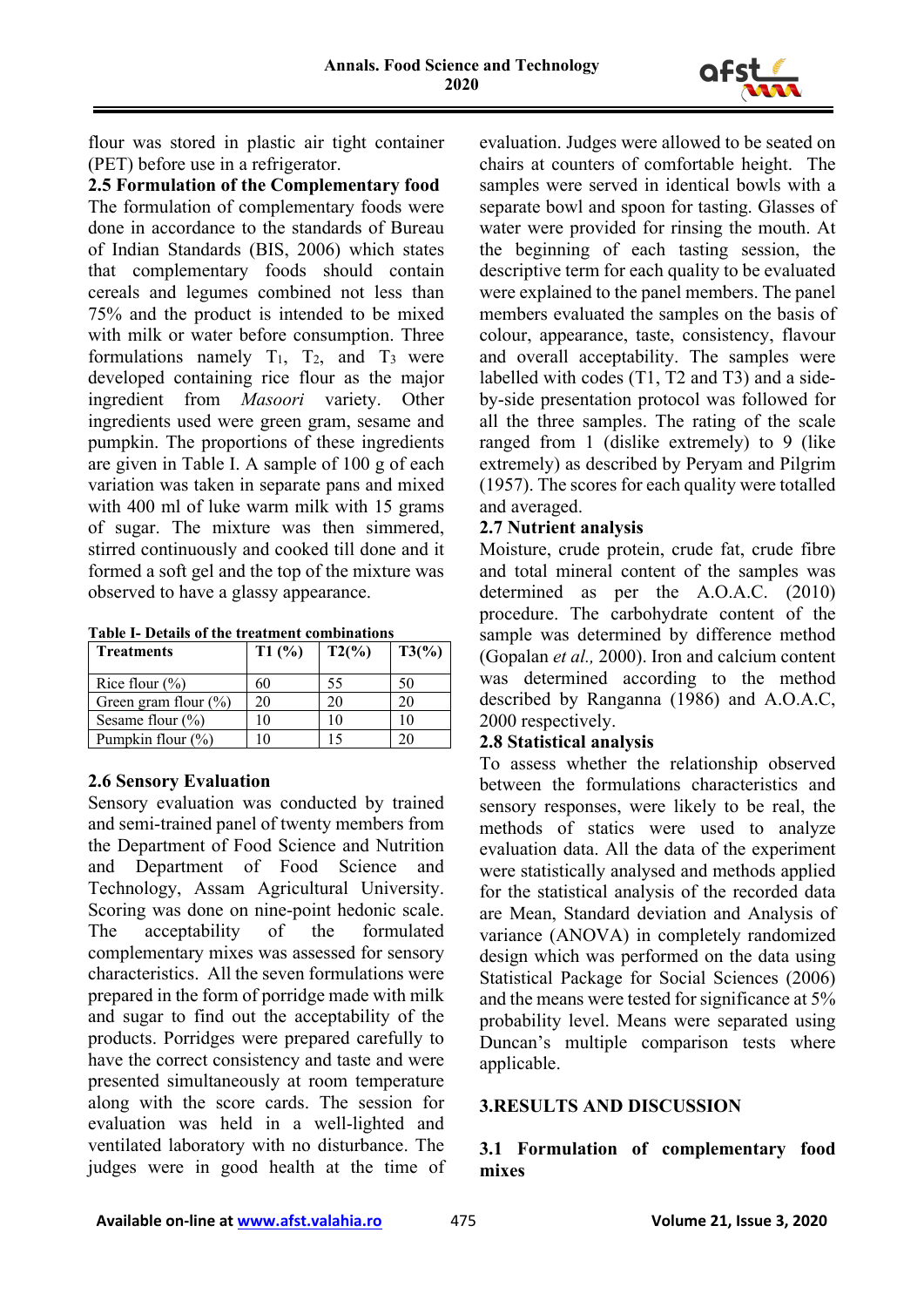

Three formulations namely  $T_1$ ,  $T_2$  and  $T_3$  were developed containing *Masoori* rice flour as major ingredient. Other ingredients used were green gram, sesame and pumpkin flour in different proportions. Composition of the formulated complementary food mixes are given in Table II.

|  | Table II - Composition of the formulated |  |  |
|--|------------------------------------------|--|--|
|  | complementary food mixes                 |  |  |
|  |                                          |  |  |

| <b>Ingredients</b> | Formulation    | <b>Mixing ratios</b>           |
|--------------------|----------------|--------------------------------|
|                    | name           |                                |
| Rice, green        | $T_1$          | $Rice(60g)$ ,<br>green         |
| gram,              |                | $gram(20g)$ , sesame $(10g)$ , |
| sesame,            |                | pumpkin (10g)                  |
| pumpkin            | T <sub>2</sub> | $Rice(55g)$ ,<br>green         |
|                    |                | $gram(20g)$ , sesame $(10g)$ , |
|                    |                | pumpkin (15g)                  |
|                    | T <sub>3</sub> | $Rice(50g)$ ,<br>green         |
|                    |                | $gram(20g)$ , sesame $(10g)$ , |
|                    |                | pumpkin (20g)                  |

#### **3.2 Sensory evaluation of the formulated complementary food mixes**

The formulated foods were evaluated for sensory attributes and results are presented in Table III. The mean scores obtained from sensory evaluation showed that all treatments were well accepted. Appearance is important attribute in food choice and acceptance. Outcome of sensory evaluation indicated that some samples were similar in appearance while others differed significantly. Taste is an important parameter when evaluating sensory attribute of food. The product might be appealing and having high energy density but without good taste, such a product is likely to be unacceptable. Smell is an integral part of taste and general acceptance of the food before it is put in the mouth. It is therefore an important parameter when testing acceptability of formulated foods.

The sensory parameters in each formulation scored significantly different scores at  $(p \le 0.05)$ .

 $T_1$  scored highest (8.1 $\pm$ 0.03) in colour;  $T_3$ scored highest  $(8.0\pm0.04)$  in flavour; T<sub>2</sub> scored highest  $(8.1\pm0.02)$  in consistency; T<sub>2</sub> scored highest  $(8.0\pm0.03)$  in appearance; T<sub>3</sub> scored highest  $(7.5\pm0.02)$  in taste; T<sub>3</sub> scored highest  $(8.1\pm0.02)$  in overall acceptability. This difference in the scores of different attributes of sensory parameters may be attributed to the proportion of rice and pumpkin flour used in the formulations.

Similarly, results of sensory evaluation of the complementary foods made from maize, pumpkin pulp and its seed were liked very much  $(4.32\pm0.77)$  to  $4.72\pm0.4$  on a five point hedonic scale) by the sensory panel members. However, with increase in amount of pumpkin pulp and its seeds in blends, there was a decrease in the scores in appearance. (Zema *et al.*, 2015).

## **3.3 Nutrient composition of the formulated complementary food mixes**

The nutrient composition in terms of moisture, crude protein, crude fat, crude fibre, total mineral, carbohydrate, iron and calcium of the formulated complementary food mixes are presented in Table IV.

The moisture content of these formulated complementary food mixes were above the value recommended by Bureau of Indian Standards, 2006 (4%) and Codex International Standard, 1994 (10%). The difference in the moisture content between the formulations may be due to use of rice flour and sesame flour in different proportion in the preparation of the food mixes. Gopalan *et al*., (2000) stated that the higher moisture content of formulated weaning mixes could be due to use of ingredients like sesame and rice flour. Another contributing factor could be due to high humidity and climatic variation existing in the study region.

| <b>Formulations</b> | Appearance                  | Colour                      | Flavour                     | Taste                     | Consistency                 | Overall                   |
|---------------------|-----------------------------|-----------------------------|-----------------------------|---------------------------|-----------------------------|---------------------------|
|                     |                             |                             |                             |                           |                             | Acceptability             |
|                     | $7.4 \pm 0.01^{\circ}$      | $8.1 \pm 0.03$ <sup>a</sup> | $7.2 \pm 0.01^{\circ}$      | $7.0 \pm 0.03^b$          | $7.8 \pm 0.01^{\circ}$      | $7.8 \pm 0.04^b$          |
| T <sup>2</sup>      | $8.0 \pm 0.03$ <sup>a</sup> | $8.0 \pm 0.01$ <sup>a</sup> | $7.0\pm0.01b$               | $7.4 \pm 0.02^{\text{a}}$ | $8.1 \pm 0.02^{\text{a}}$   | $8.0 \pm 0.02^{\text{a}}$ |
| T <sub>3</sub>      | $7.5 \pm 0.03^b$            | $7.8 \pm 0.06^b$            | $8.0 \pm 0.04$ <sup>a</sup> | $7.5 \pm 0.02^{\text{a}}$ | $8.0 \pm 0.03$ <sup>a</sup> | $8.1 \pm 0.02^{\text{a}}$ |

**Table III - Mean scores of sensory evaluation**

Values are mean  $\pm$  SD of 20 replications

Means with different superscript within the same row are significantly different at  $p \le 0.05$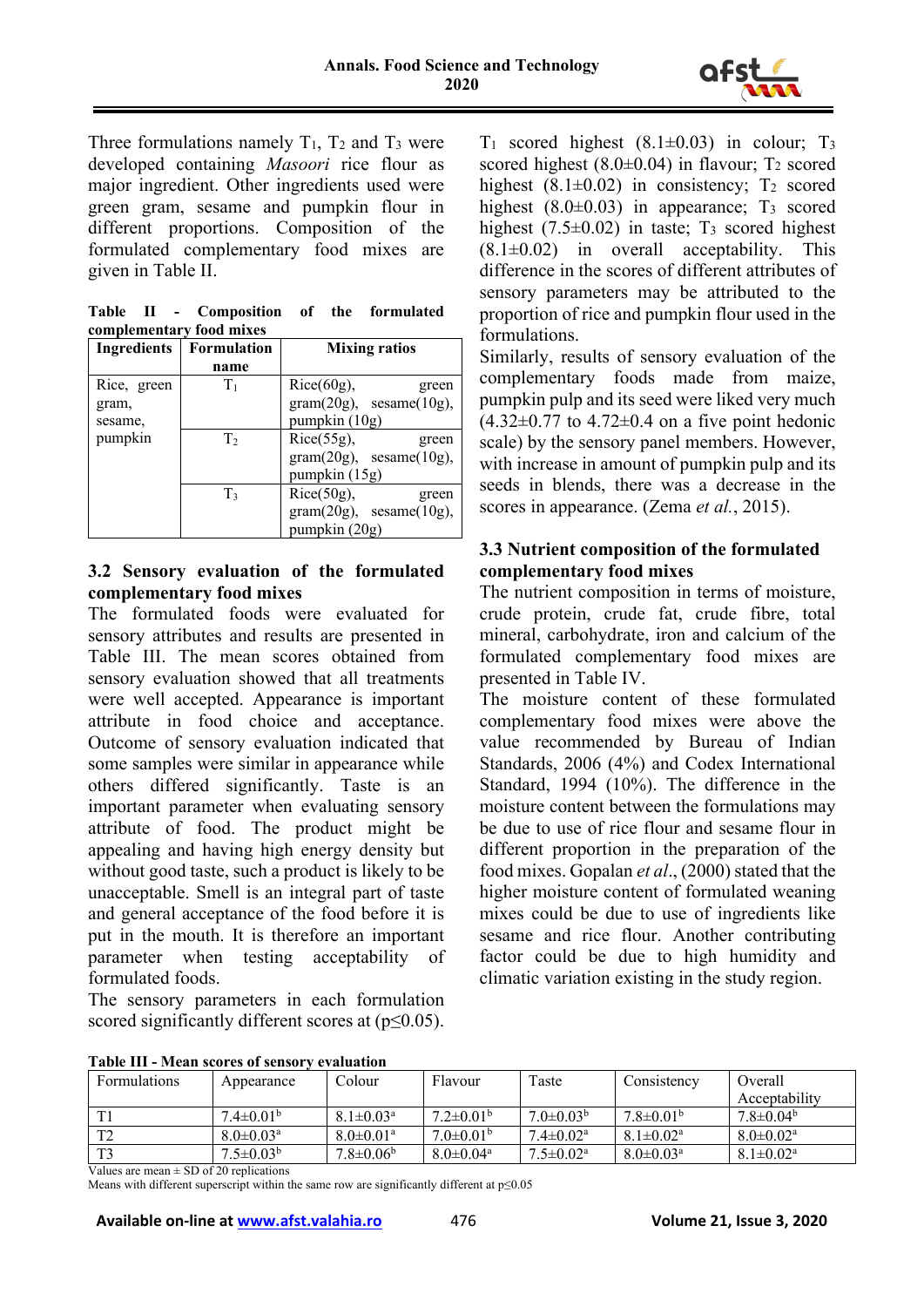

|                          | $\mathbf{T}_1$   | $\mathbf{T}_2$                  | $\mathbf{T}_3$                  | $CD$ 0.05 |
|--------------------------|------------------|---------------------------------|---------------------------------|-----------|
| Moisture $(g/100g)$      | $10.07 \pm 0.03$ | $10.19 \pm 0.03$ <sup>d</sup>   | $10.32 \pm 0.06^{\text{a}}$     | 0.17      |
| Crude protein $(g/100g)$ | $14.12 \pm 0.02$ | $14.33 \pm 0.14$ <sup>b,c</sup> | $15.85 \pm 0.03$ <sub>b,c</sub> | 0.28      |
| $\text{Fat}(g/100g)$     | $09.76 \pm 0.01$ | $09.10 \pm 0.13$ <sup>c</sup>   | $10.81 \pm 0.07^{\text{a}}$     | 0.46      |
| Fibre $(g/100g)$         | $01.50 \pm 0.05$ | $01.66 \pm 0.05^{\rm a,b}$      | $01.81 \pm 0.01$ <sup>c,d</sup> | 0.15      |
| Total mineral $(g/100g)$ | $01.62 \pm 0.04$ | $01.86 \pm 0.05^{\text{a}}$     | $02.01 \pm 0.04$ <sup>a,b</sup> | 0.11      |
| Carbohydrate $(g/100g)$  | $67.87 \pm 0.02$ | $62.37 \pm 0.11$ <sup>e</sup>   | 59.90 $\pm$ 0.09 <sup>b</sup>   | 0.28      |
| Iron(mg/100g)            | $04.08 \pm 0.07$ | $04.26 \pm 0.40^b$              | $04.64 \pm 0.34$ <sup>a,b</sup> | 0.75      |
| Calcium(mg/100g)         | $171.3 \pm 0.03$ | $173.2 \pm 0.32$ <sup>a,b</sup> | $180.8 \pm 0.40^{a,b}$          | 2.44      |

**Table IV: Nutrient composition of the formulated complementary food mixes:**

The protein content of the formulations satisfies the protein content recommendation of Prevention of Food Adulteration Rule (1991) which ranges from 10.0 to 16.0 %, thereby making the present formulations suitable as a nutritious complementary food. The difference in the results between the formulations may be due to differences in the proportion of ingredients used. The fat content of these formulated food mixes were within the recommended value (<9.0) of Prevention of Food Adulteration Rule (PFA, 1991). The crude fibre content of these formulated complementary food mixes were within the value recommended by Bureau of Indian Standards, 2006 (1%). According to recommendations of Bureau of Indian Standard (2006), the total mineral content of cereal based weaning food should be 5.0 percent. According to BIS (2006), the carbohydrate content should be 55 g/100g. The codex specified a minimum standard level of 58% carbohydrates. Bureau of Indian Standards (2006) recommendations of iron content of weaning foods should be 5.0mg/100g. The recommended calcium content of complementary foods according to Bureau of Indian Standards (2006) is 1g/100g and Prevention of Food Adulteration Rule (1991) is 230mg/100g respectively. The required daily allowance (RDA) for calcium content in the complimentary foods is 400-425 mg (CODEX 1991). The calcium content of the mixes will increase and meet the recommended value when cooked in milk.

### **4. CONCLUSION**

Supplementary feeding has to be adopted to maintain the needs for growth of infants and to

bridge the gap of energy, protein and other micro-mineral requirements. The vulnerable segment of population suffering from malnutrition does not have access to expensive protein concentrates. So, this problem can be solved through the use of inexpensive local foods available easily. In this study attempt have been made to formulate a complementary food sample that will be of higher nutritive value and easily affordable. The blends formulated in this study could be used by rural and urban mothers to feed their infant and children during the complementary feeding period. It ensures availability and affordability as well as help in alleviating some economic and time related constraints faced in child feeding practices. The results obtained showed that acceptable complementary food could be produced from rice flour, green gram flour, sesame flour and pumpkin flour. The complementary food can be cooked in milk or water with sugar or honey or salt according to the likes and dislikes of the individual and can also be recommended for adult and elderly people to meet their requirements.

#### **ACKNOWLEDGEMENT**

The authoress would like to express her heartfelt gratitude and thanks to her guide Dr. Pranati Das, Professor and Head, department of Food Science and Nutrition, Assam Agricultural University for extending the help required at every step for the study. The authoress would also like to thank the University for providing essential opportunities and facilities to carry out the study successfully.